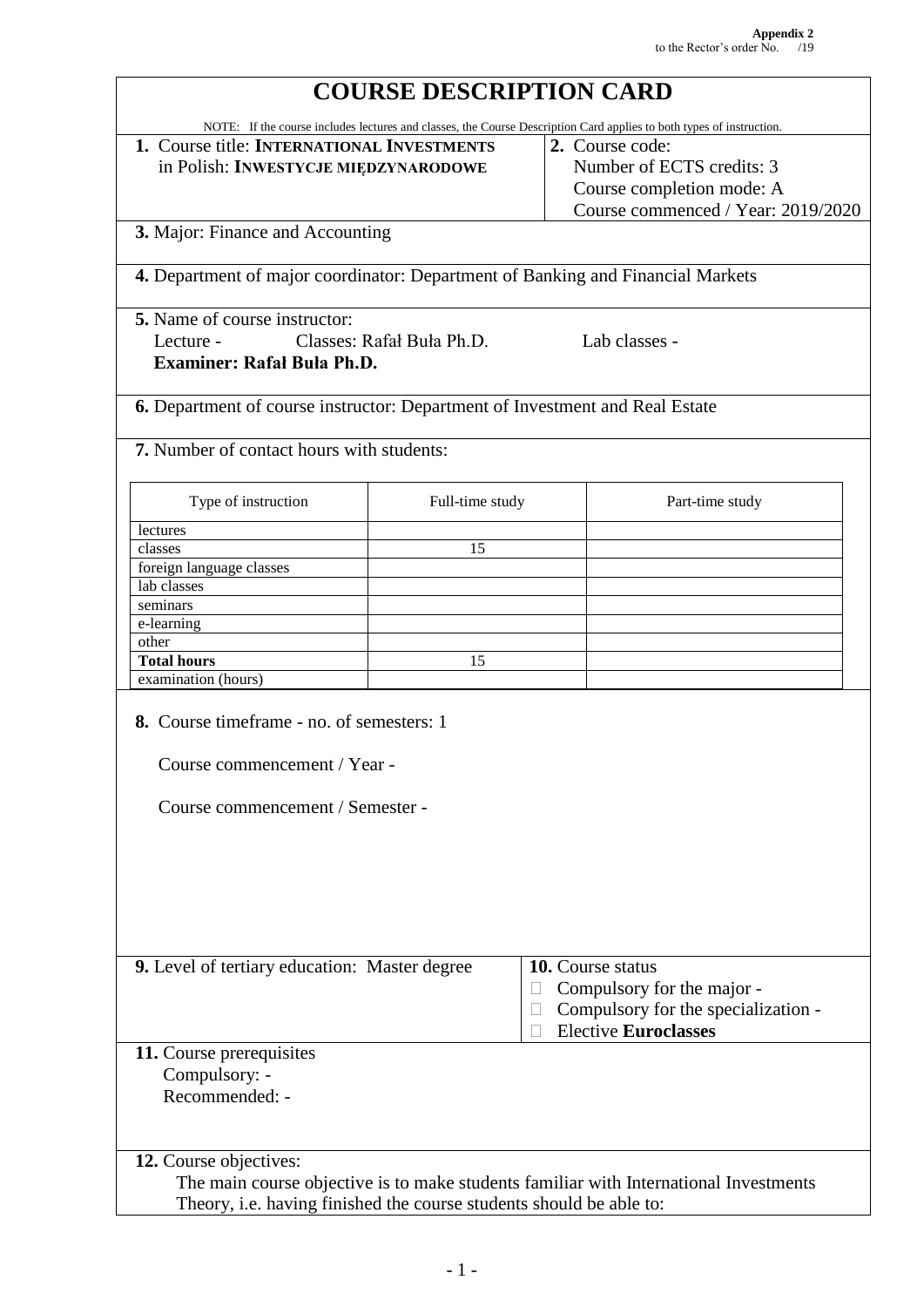- use various securities to construct internationally diversified portfolios of predetermined parameters,
- characterize the process of international diversification of investments,
- characterize main instruments used to construct internationally diversified portfolios,
- evaluate investment strategies taking into account possibility of international diversification.

**13.** Teaching and learning methods:

**A.** Direct student-instructor contact:

| No. |                                      | Description                                                               | Number of hours |                 |  |
|-----|--------------------------------------|---------------------------------------------------------------------------|-----------------|-----------------|--|
|     | Teaching methods                     |                                                                           | Full-time study | Part-time study |  |
| .,  | Classes using IT tools               | Developing skills in<br>using MS Excel in<br>international<br>investments | 12              |                 |  |
|     | Active classes using<br>case studies | Solving tasks/case<br>studies                                             |                 |                 |  |
|     | Total                                |                                                                           | AS:             | AN:             |  |

## **B.** Self-study:

| No.<br>Learning methods | Description                                                                        | Number of hours                                                                    |                 |                 |
|-------------------------|------------------------------------------------------------------------------------|------------------------------------------------------------------------------------|-----------------|-----------------|
|                         |                                                                                    |                                                                                    | Full-time study | Part-time study |
| 1.                      | Cause-effect studying<br>with literature                                           | Cause-effect studying<br>with literature                                           | 30              |                 |
| 2.                      | Knowledge<br>enlargement by<br>analysing problems<br>individually and in<br>groups | Knowledge<br>enlargement by<br>analysing problems<br>individually and in<br>groups | 30              |                 |
| Total                   |                                                                                    | BS:<br>60                                                                          | BN:             |                 |

Total  $AS+BS = 75$  Total  $AN+BN =$ Examination  $(E) = 0$  Examination  $(E) = 0$ Total  $AS+BS+E= 75$  Total  $AN+BN+E=$ 

**14.** Key words: investments, international financial markets, performance evaluation

**15.** Course content:

- Foreign Exchange: Parity Relations, Determination and Forecasting.
- International Asset Pricing.
- International Equity Markets.
- Global Bond Investing.
- International Alternative Investments.
- International Diversification.
- Global Performance Evaluation.

**16.** Course learning outcomes as related to the learning outcomes of the major and methods for assessing student attainment

| Intended learning<br>outcomes of the<br>major / Symbols | Intended learning outcomes of the course | Methods for<br>assessing student<br>learning outcomes | Documentation |
|---------------------------------------------------------|------------------------------------------|-------------------------------------------------------|---------------|
| Knowledge                                               |                                          |                                                       |               |